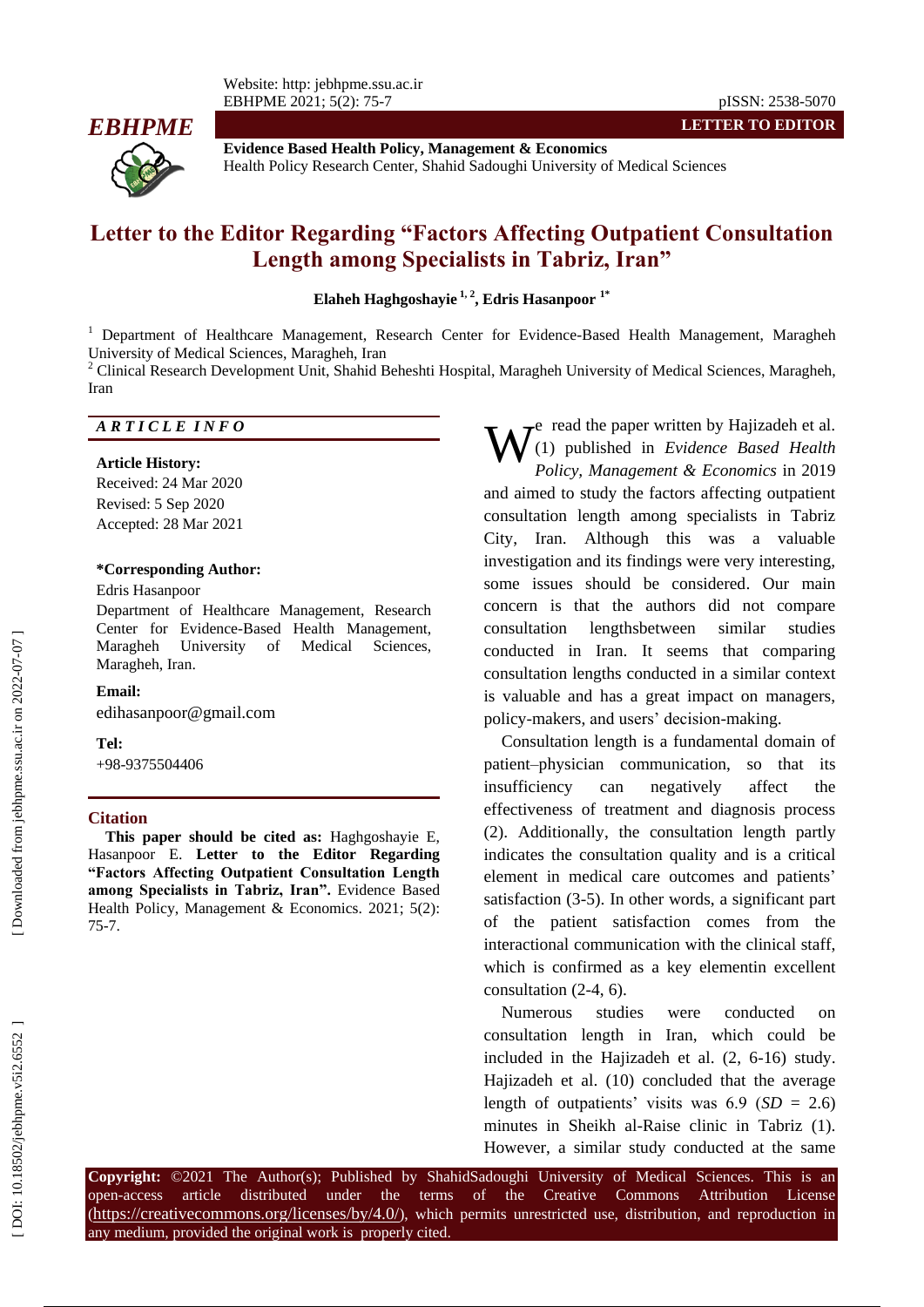clinic during the same time (2015) showed that average duration of clinical consultation was 8.52 (*SD* = 3.14) minutes. In Qazvin, the mean length of outpatient' visits in 2011 and 2013 were 5  $(SD = 0.6)$  and 4.67  $(SD = 2.43)$  minutes, respectively ( 8, 15 ) .The finding of Khori's study indicated that the average visit time was  $6.9$  (*SD* = 2.6) minutes in Gorgan(14). Khiavi(13) carried out a study in Ahvaz in 2015 and reported that the average visit time was  $4.88$  (*SD* = 0.12) minutes. An interventional study (16 ) conducted in Qazvin in 1996 showed thatthe average visit time increased significantly from  $4.34$  (*SD* = 1.3) to 5.06 (*SD* = 1.1) using the participation management. According to a systematic review over the medical visit time, the mean visit time was 4.89 minutes in Iran (11 ) . Furthermore, another systematic review investigated the consultation length and its determinants in outpatient clinics in 34 countries using 189 papers ( 2 ) .

### **Key words**

Consultation length, Physician -patient relations , Physicians, Outpatients .

### **Acknowledgments**

The authors would like to thank the Research Center for Evidence -Based Health Management at Maragheh University of Medical Sciences for their support.

## **References**

- 1. Hajizadeh A, Kakemam E, Khodavandi M, Khodayari R. Factors Affecting Outpatient Consultation Length among Specialists in Tabriz, Iran. Evidence Based Health Policy, Management and Economics. 2019; 3(4): 276 -83.
- 2. Hajebrahimi S, Janati A, Arab -Zozani M, Sokhanvar M, Haghgoshayie E, Siraneh Y, et al. Medical visit time and predictors in health facilities: a mega systematic review and meta analysis. International Journal of Human Rights in Healthcare. 2019; 12(5).
- 3. Bahadori M, Hasanpoor E, Yaghoubi M, HaghGoshyie E. Determinants of a high -quality consultation in medical communications: a

systematic review of qualitative and quantitative evidence. International Journal of Human Rights in Healthcare. 2019.

- 4. Bahadori M, Yaghoubi M, Haghgoshyie E, Ghasemi M, Hasanpoor E. Patients' and physicians' perspectives and experiences on the quality of medical consultations: a qualitative evidence. International Journal of Evidence - Based Healthcare. 2019. doi: 10.1097/ XEB. 0000000000000210.
- 5. Hasanpoor E, Bahadori M, Yaghoubi M, Haghgoshayie E, Mahboub -Ahari A. Evidence based management as a basis for evidence -based medical consultation. BMJ Evidence -Based Medicine. 2020; 25(3): 83 -4.
- 6. Janati A, Hasanpoor E, Aslani F, HaghGoshayie E, Hassanzadeh E. Evaluating visit quality in plan of health sector evolution in Iran: A local survey from Tabriz. International Journal of Epidemiologic Research. 2017; 4(1): 69 -77.
- 7. Fersosi M, Raeisi A, Ganji H. Investigating the effect of quality improvement package visit from Iran Health Transformation Plan in Alzahra University Hospital , Isfahan, Iran. Health Information Management. 2016; 13(4): 292 -6.
- 8. Hasanpoor E, Asghari JafarAbadi M, Saadati M, Sokhanvar M, Haghghoshaei E, Janati A. Provincial level survey provides evidence for remarkably short outpatient visit length in Iran. International Journal of Hospital Research. 2015; 4(2): 77 -82.
- 9. Hasanpoor E, Delgoshaei B, Abolghasem Gh, Khoshkam M, Sokhanvar M. Surveying standard of visit time of outpatient at general hospitals: A case study in Qazvin. jhosp. 2015; 14(3): 75 -81. [In Persian]
- 10. Hasanpoor E, HaghGoshayie E, Aslani F, Arab Zozani M. Survey on waiting time and visit time in plan of health sector evolution in Iran: A case study in Tabriz. International Journal of Epidemiologic Research. 2016; 3(3): 239 -45.
- 11. Heydarvand S, Behzadifar M, Gorji HA, Behzadifar M, Darvishnia M, Bragazzi NL. Average medical visit time in Iran: A systematic review and meta -analysis. Medical Journal of the Islamic Republic of Iran. 2018; 32(58): 1 -15.